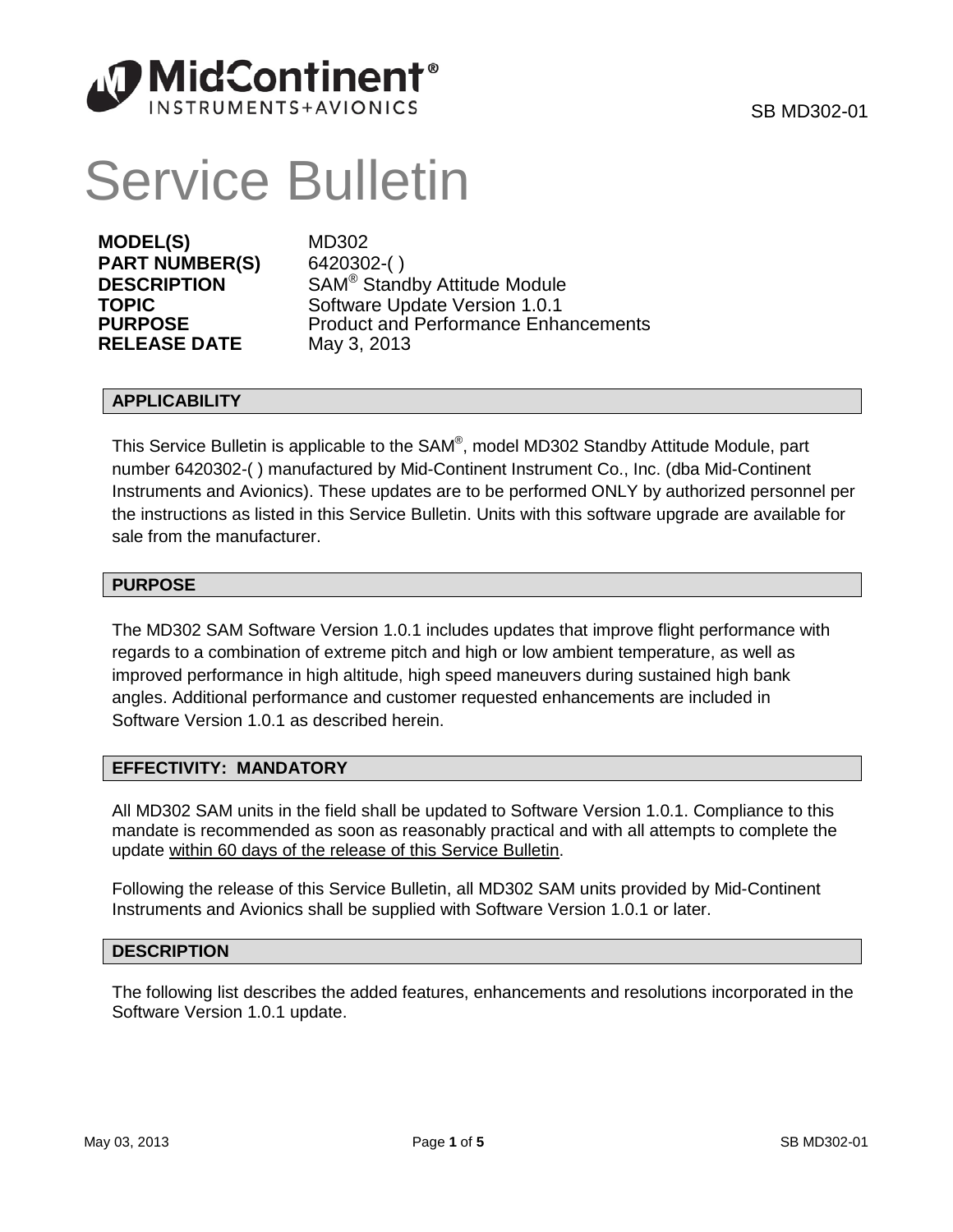

# **DESCRIPTION** *(cont)*

## ADDED FEATURES

- 1. Added message to indicate that Configuration Mode was aborted due to sensing of flight condition (minimum airspeed detected).
- 2. Added feature that provides the option to move the attitude display to the right side when the unit is installed in the horizontal orientation.
- 3. Added feature to provide a BAR color to the Range Marking Configuration menu. This produces a 'barber pole' red-and-white striped airspeed range marking on the airspeed tape display. By default, selecting the BAR color will automatically create a range from the input value to the maximum value of the airspeed tape (appropriate for static Vne/Vmo display).
- 4. Added feature to provide a BAR radial to the Range Marking Configuration menu. This produces a 'barber pole' red-and-white striped radial mark at a single value on the airspeed tape display.
- 5. Added an INFO submenu to the Pilot Options menu. The new INFO submenu now contains the REVIEW CONFIG menu and a new BATTERY INFO menu, which displays read-only detailed battery status information.
- 6. Added feature in the POWERING DOWN dialog which is displayed when external power is removed. In addition to 60-second countdown prior to automatic shutoff, the dialog screen now has the option to manually turn the unit off (default) or remain on.
- 7. Added feature to exit the manual brightness setting, which is overlaid on the attitude display, by pressing the Control Knob.

# ENHANCEMENTS

- 8. Updated calibration values to improve attitude accuracy during sustained high pitch maneuvers when the unit is exposed to extreme high or low temperature.
- 9. Updated attitude solution algorithm to include correction factor for airspeed component, which improves accuracy and performance during high altitude, high speed maneuvers.
- 10. Improved flight performance during vibration. System now meets the requirements of DO-160G Category U vibration (for helicopters).
- 11. Updated text and positions of various menu items for improved consistency.
- 12. Updated battery status symbol to display during a Red-X of the attitude instrument if aircraft power is not available.
- 13. Modified the configuration data structure to ensure a unit with Software Version 1.0.1 will properly inherit and update the data from a unit with previously installed Software Version 1.0.0. Units with Software Version 1.0.1, which are backward loaded with Software Version 1.0.0, will lose configuration data and must be reconfigured.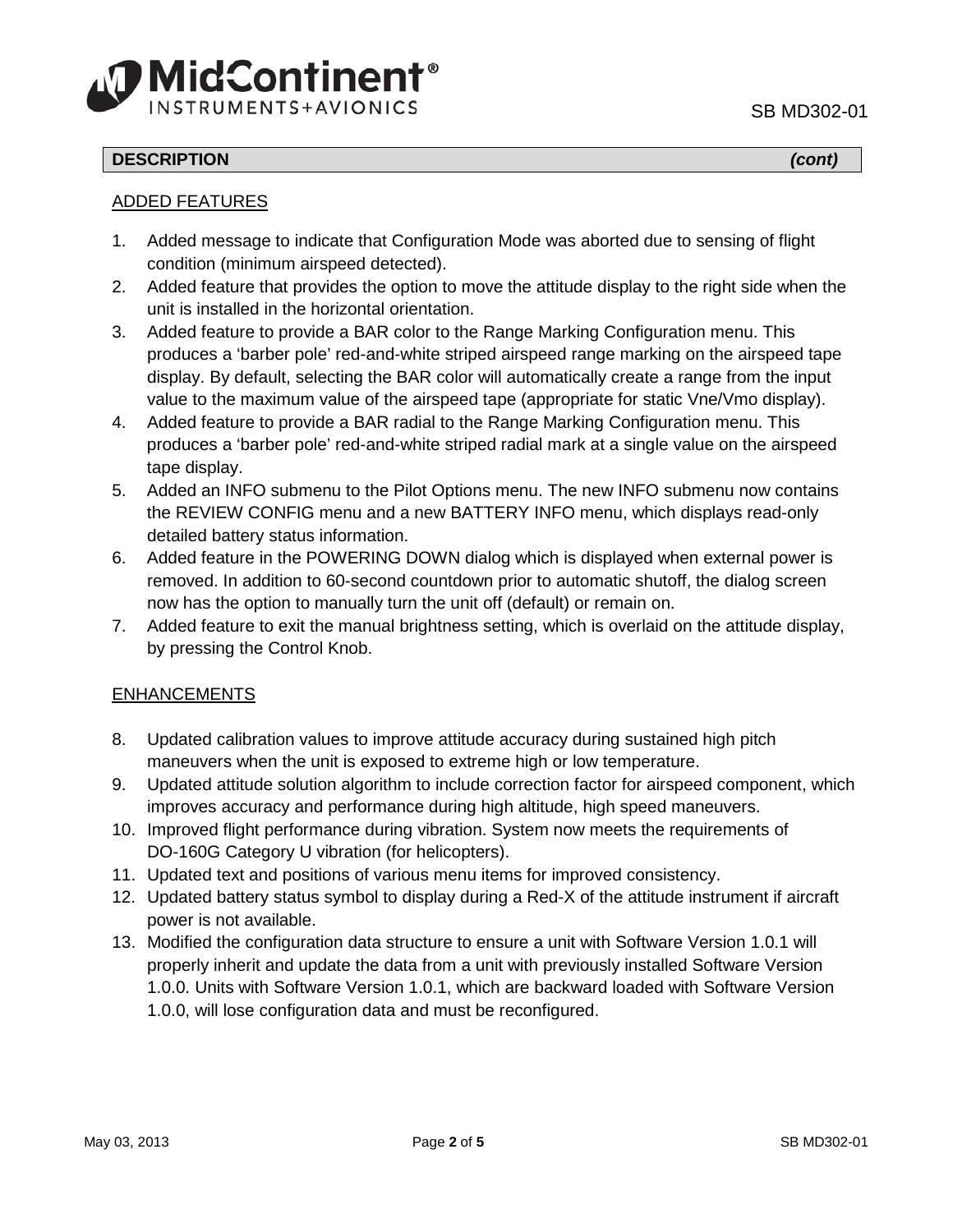



# **DESCRIPTION** *(cont)*

## RESOLUTIONS

- 14. Baro synchronization via ARINC 429 reliably responds to single-step changes from the source.
- 15. Attitude scale appears with properly anti-aliased lines at exactly 0° pitch and roll.
- 16. The unit will now automatically power off after 5 minutes if an error message occurs during startup and is not acknowledged.
- 17. The altitude display has been extended from 50,000 ft to 55,000 ft.
- 18. The unit will now robustly handle an uninitialized Configuration Module.
- 19. The REVIEW CONFIG menu will correctly display the configured range markings. This does not affect actual range markings on the airspeed display.

#### **ESTIMATED MANPOWER**

Approximately 30-60 minutes

#### **APPROVALS**

None required

#### **WEIGHT AND BALANCE**

No change

#### **ELECTRICAL LOAD DATA**

No change

#### **CERTIFICATION**

This Service Bulletin represents a minor change to the previously approved Technical Standard Order Authorization as well as any Supplemental Type Certification or Type Certifications. Any changes to software and/or complex hardware have been completed in accordance with approved developmental and quality processes per the guidelines of RTCA document DO-178B and DO-254, respectively.

## **OTHER PUBLICATIONS AFFECTED**

Mid-Continent Instruments and Avionics Installation Manual and Operating Instructions, part number 9017782, Revision D or later, includes information associated with this Service Bulletin.

Mid-Continent Instruments and Avionics Pilot's Guide, part number 9017846, Revision B or later, includes information associated with this Service Bulletin.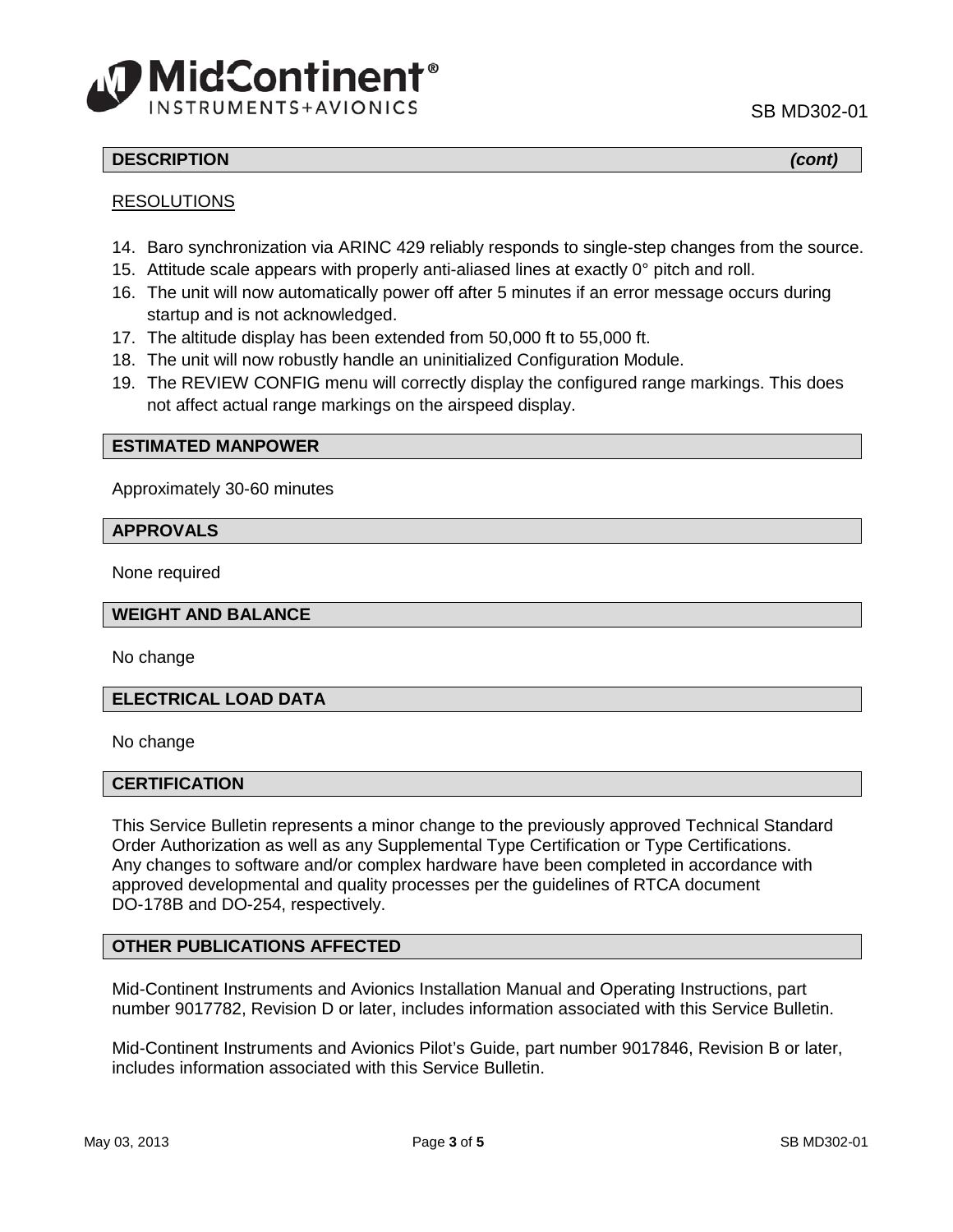

# **ACCOMPLISHMENT INSTRUCTIONS**

The action required by this Service Bulletin can be accomplished by returning the unit to Mid-Continent Instruments and Avionics or by performing the instructions as listed in this section.

# **If returning the MD302 SAM® unit to Mid-Continent Instruments and Avionics:**

Call the Mid-Continent Instruments and Avionics sales department for a Return Material Authorization (RMA) at 316-630-0101

Return address: Mid-Continent Instruments and Avionics 9400 F.  $34<sup>th</sup>$  Street N. Wichita, KS 67226

## **If performing this update in the field:**

Follow the instructions listed below:

## **PREPARATION**

- 1. Prepare software update file.
	- A. Obtain a USB flash drive from Mid-Continent Instruments and Avionics with Software Version 1.0.1 file loaded. OR
	- B. Download Software Version 1.0.1 to the root directory of a standard FAT-formatted USB flash drive from **[www.flySAM.com/software-updates](http://www.flysam.com/software-updates/)**.
- 2. Ensure that the unit is powered off.
- 3. Remove the unit from the instrument panel.
	- A. Remove the four mounting screws attaching the bezel of the unit to the panel.
	- B. Pull the unit forward until the end plate is visible.
	- NOTE: This can be done without removing the electrical connector or pneumatic connections if the proper service lengths were applied during installation.
- 4. Loosen the screw of the USB access cover on the rear of the unit until the USB port is accessible.

## **PERFORM SERVICE ACTION**

- 5. Insert the USB flash drive with Software Version 1.0.1 into the USB port.
- 6. Turn on the unit by pressing and continuing to hold the Control Knob on the faceplate.
- 7. Continue holding as prompted (up to 10 seconds) until the Pre-Flight Screen appears. Once CONFIGURE MENU is displayed, the unit is in Configuration Mode.
- 8. Apply external power to the unit. Software updates cannot be performed on battery power.